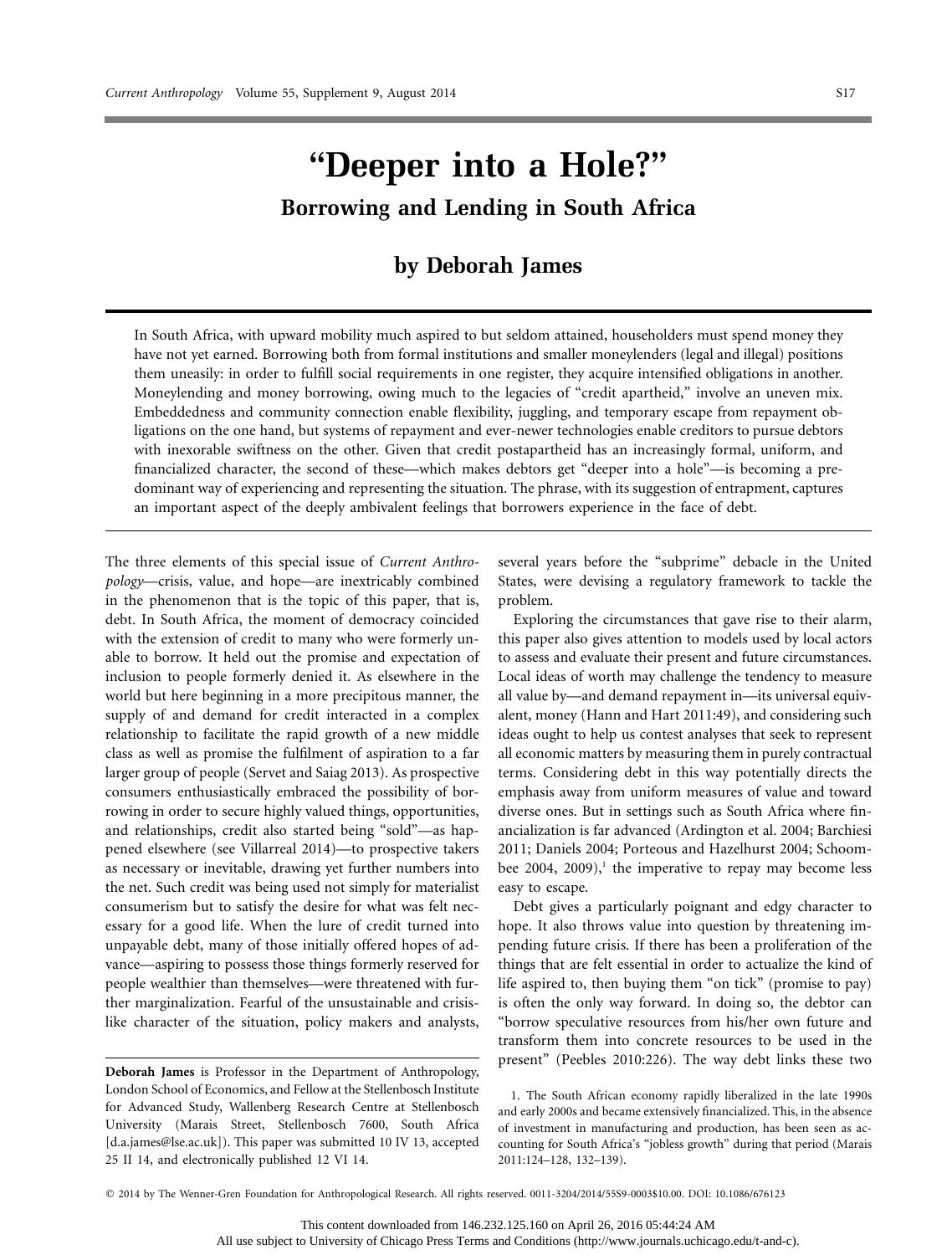

Figure 1. Map of South Africa.

time frames together means that positive and negative ideas of worth may be forced into uncomfortable juxtaposition. The values associated with getting what one needs to live well may be unassailably desirable, and loans may make it possible to actualize that life in the here and now, but owing amounts that threaten to increase exponentially as one looks toward the future can also bring anxiety, opprobrium, and self-blame.

Conducting research on the sensitive topic of indebtedness as I did between 2007 and 2009 posed particular challenges given that people were reluctant to discuss personal finances or engage in conversation about the illegal moneylending that is pervasive in South Africa. Faced with such circumspection, I found circumspection to be the best remedy in turn. Stories about moneylenders, "scams" practiced by repossession agents, and the like were readily offered, and people were more willing to give insights into their own and their families' histories of banking, spending, or saving money than to recount the details of their current financial situation. It also proved necessary to explore a variety of settings, locales, and types of actors. First, given that the ranks of those who aspire to join the new middle class far outnumber those included on the grounds of income and achievement and that they are to be found in both rural and urban settings, I undertook interview-based research and participant observation not only among medium to well-paid employees of the government but also in a low- to middle-income neighborhood of Soweto (Gauteng) and in Impalahoek village in Mpumalanga (figs. 1, 2). Second, given the need to move beyond specific locales and attend to policy issues and the pronouncements of agents in the state, the corporate sector, and the world of human rights and NGOs, I also interviewed employees in the banking sector and registered microlenders and was attentive to those who seek to regulate or curb their activities, in particular by talking to debt counselors and sitting in on sessions they held with their clients, in Pretoria and Midrand (Gauteng; fig. 2). For the project overall (James 2014), I worked with 73 recorded and transcribed interviews as well using field notes written during participant observation. While some infor-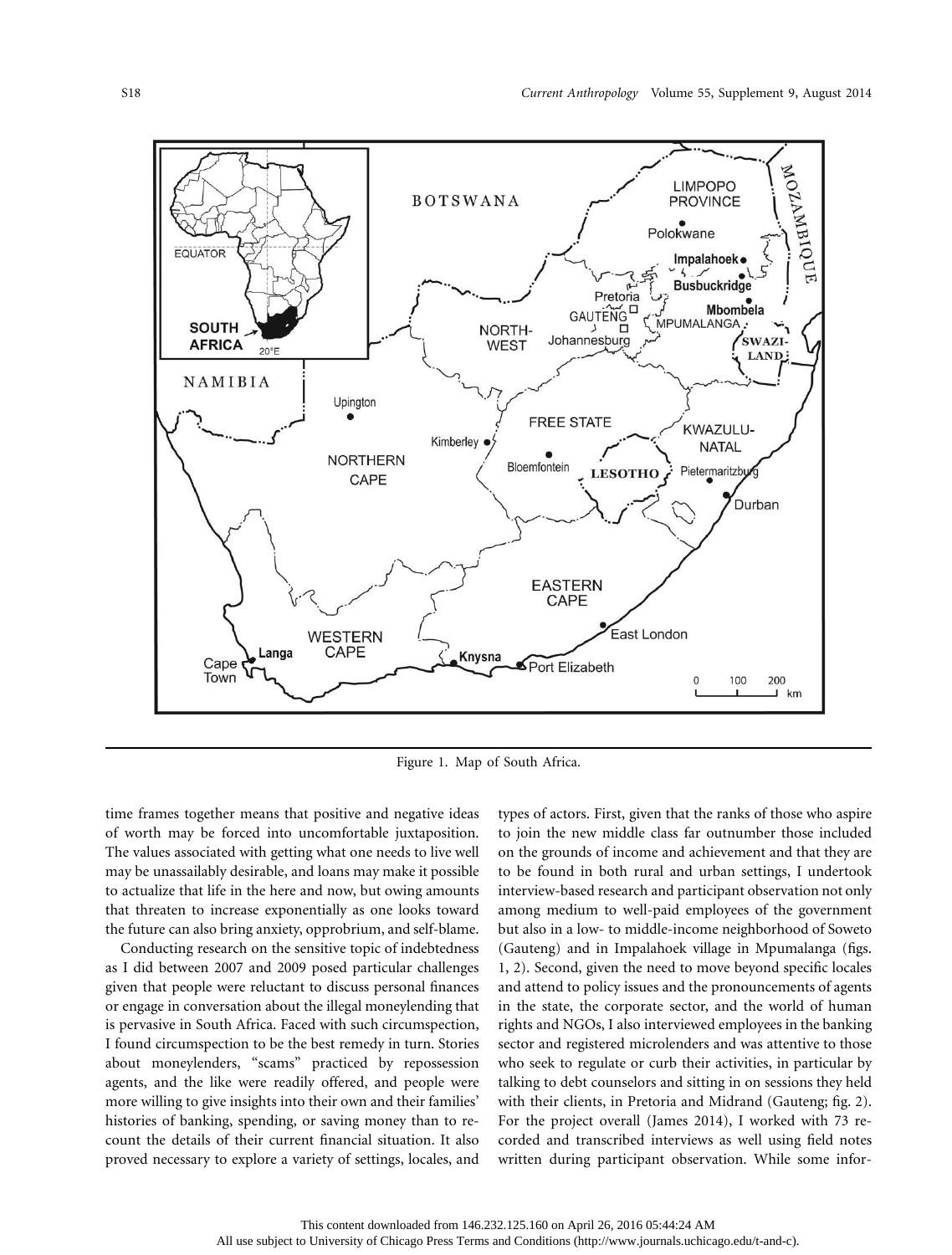

Figure 2. Map of Gauteng.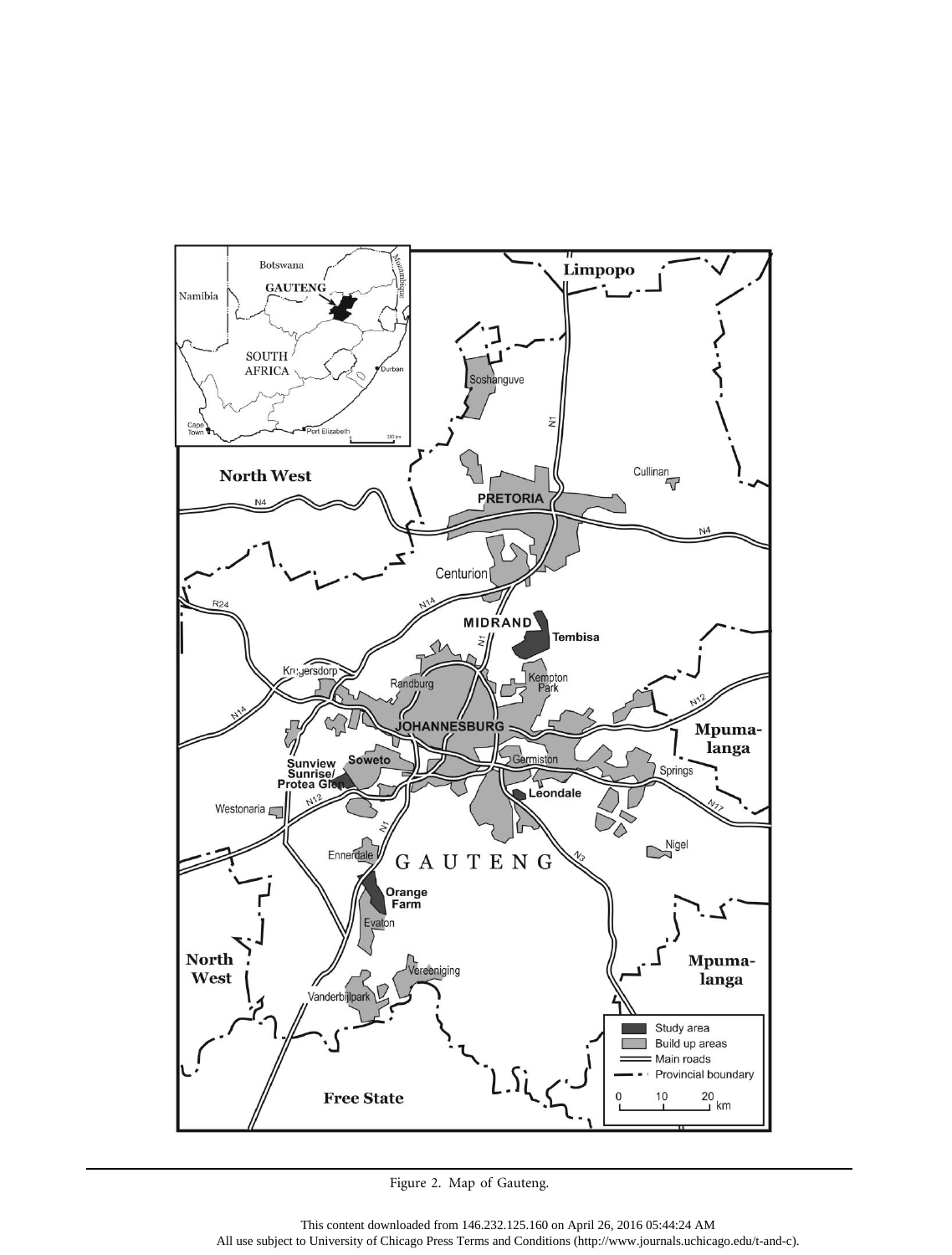mants sought anonymity, others were happy to be cited, and I have respected their wishes.

### The Rise and Regulation of Reckless Lending

In South Africa, circumstances have combined to place borrowers more inexorably in the grip of lenders than they have in some of the other settings discussed here (Guérin 2014; Villareal 2014). Soon after the transition from apartheid to democracy brought new promises of prosperity and upward mobility for those previously dispossessed, rates of borrowing and lending are reported to have increased exponentially as black consumers took advantage of the credit opportunities they had previously been denied while particular sectors of the white community started microlending businesses to cater to and exploit this new market.<sup>2</sup> Demonstrating what was to become its characteristic combination of neoliberalism and regulatory tendencies, the state—whose policies during the 1990s had initially enabled such developments by liberalizing the economy and the provision of credit in one fell swoop—then sought during the 2000s to outlaw "reckless lending" and regulate the negative effects of this borrowing by passing new legislation, the National Credit Act (NCA) of 2007.

Resulting from these impulses that followed each other in short order and exhibiting varying degrees of legal formality, three distinct lending sectors were in evidence by the late 2000s. Each, supplementing or plugging gaps left by the other two, supplied this new market in its own way. Reflecting the ethnic and racial divisions of South Africa's past and of its new dispensation, each has a linguistic/ethnic specificity (table 1).

1. The mainstream/formal financial sector was historically dominated by an "oligopoly" of British-owned banks and rooted in the English-speaking capitalist sector (Verhoef 2009: 157, 181). Later, it was dominated by the "big four" banks— Absa, First National Bank, Nedbank, and Standard. Alongside the credit cards, housing loans, and vehicle finance they offer, this sector also provides retailers' store cards for clothing and food, "hire purchase" (installment payments) for furniture and appliances, and the like. Black people, having had very restricted access to such loans before the 1990s under credit apartheid, were offered them in profusion thereafter.

2. The new microlending sector, offering mostly smaller and short-term loans, grew exponentially in the 1990s and was mostly run by Afrikaans-speaking former civil servants who invested their redundancy packages in these businesses. They did so after leaving state employ when the African National Congress became the ruling party. Initially free to charge "uncapped" interest rates and engaging in practices such as the confiscation and use of borrowers' ATM cards by way of loan security—that were later prohibited, many of these subsequently registered as microlenders under the NCA, which obliged them to charge monthly interest of no more than 44%. Some of the smaller microlenders consolidated to form larger enterprises, notably African Bank and Capitec, which have now taken their place alongside the "big four."

3. *Mashonisas*, or neighborhood moneylenders,<sup>3</sup> came to be defined by their contrast to their formal microlending counterpart 2: they were defined as loan sharks because they remained unregistered under the NCA. (Because borrowers are often ignorant of the regulations, some use the term, however, to refer to both registered and unregistered lenders.) The biggest operators among them use customers' ATM cards to withdraw the money owed to them at month end before returning them to their owners and typically charge monthly interest of 50%, in excess of the new cap on the interest rate imposed by the NCA. In this classically financialized manner, taking advantage of efforts that had been made to bank the unbanked, some community moneylenders were ensuring repayment by using the ATM technique earlier deployed, but now outlawed for use, by those who were now registered (and hence considered "formal" and "regulated").

What of the demand side? Overall, it is black consumers striving to overcome the imbalances of apartheid whose plight has underlain the attempted regulation. Analyses showed that salary- or wage-earning consumers were most likely to be overindebted. Echoing what happens in many other settings of stable salaries subjected to less than stable pressures (see Parry 2012), "these workers earn a regular salary" and therefore "qualify for credit, but binding expenditure constraints possibly places pressure on them to borrow at a level that is unsustainable" (Daniels 2004:842). Race here is not a defining feature. Indeed, by 2008 it became clear that white consumers owed more than black ones.<sup>4</sup> But those whose "reckless borrowing" has been of most concern—not surprisingly, because its members have also had the greatest electoral and political influence since the advent of democracy—are the black recipients of state salaries (nurses, teachers, policemen) in the "new" black middle class where public-sector employment predominates (Crankshaw 2005; Schlemmer 2005; Southall 2004), middle- to low-wage black employees in state-owned enterprises, and a larger category, subjected to more "precarious" circumstances since democracy (Barchiesi 2011), that

<sup>2.</sup> I use "black" to denote the members of Bantu language groups, now often termed "indigenous," who were at the bottom of the social ladder under apartheid. I do this in contrast with older South African practice, which terms them "African" but misleadingly suggests that other inhabitants of the country are "non-African."

<sup>3.</sup> The Zulu word *mashonisa* relates to the verb stems (endings) *-shona* (to sink, become poor, die) and *-shonisa* (to impoverish, cause to become poor; Dent and Nyembezi 1969:481). It may be translated as "one who impoverishes" or who "takes and continues to take indefinitely" (Krige 2011:144). In popular parlance the plural is *mashonisas* (Krige 2011:151; Siyongwana 2004:851).

<sup>4. &</sup>quot;The debt abyss lures more SA consumers," *Business Day*, February 26, 2008.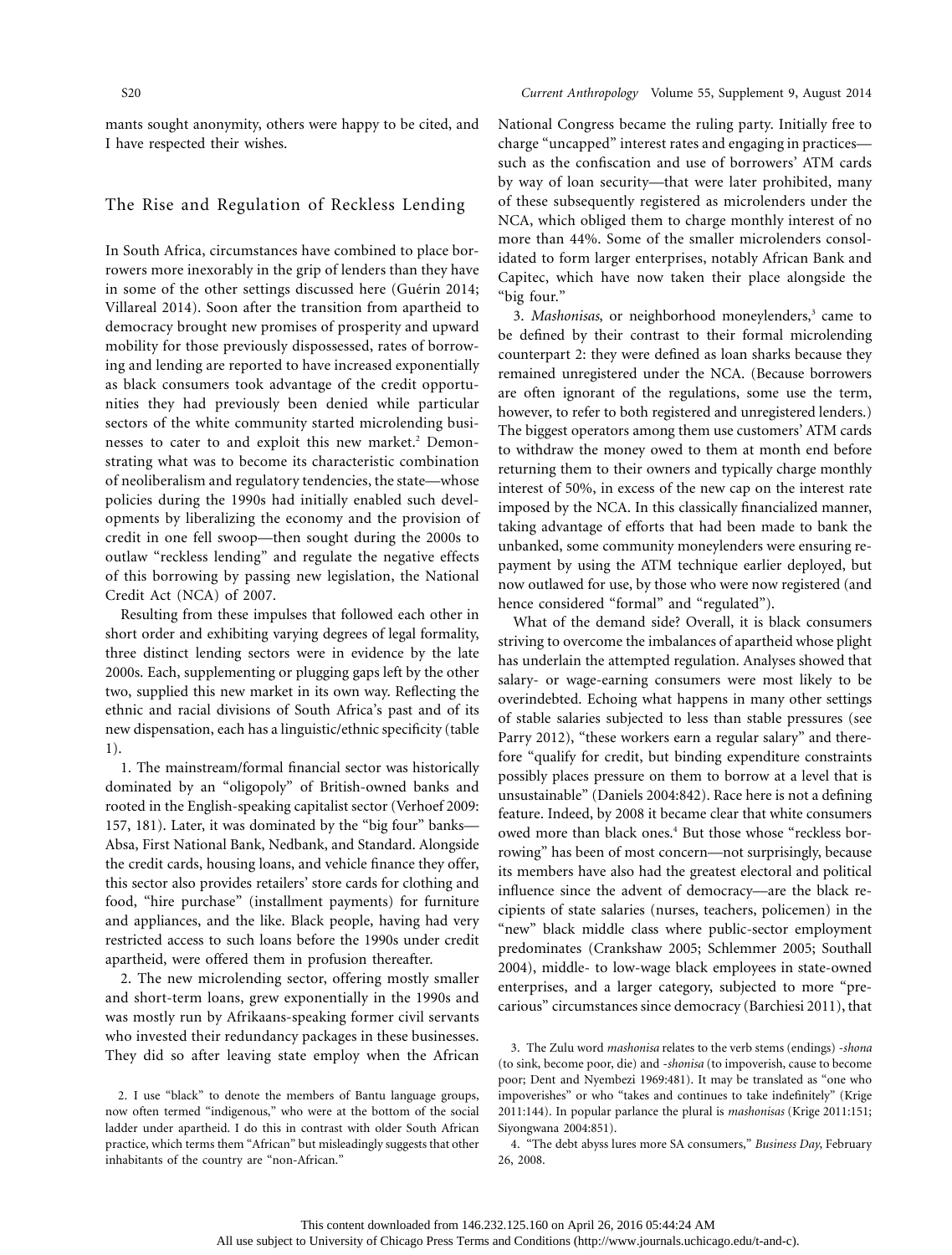|  |  | Table 1. Credit supply |  |  |
|--|--|------------------------|--|--|
|--|--|------------------------|--|--|

| Sector | Lender                                                                                                     | Type of loan                                                                                                               |
|--------|------------------------------------------------------------------------------------------------------------|----------------------------------------------------------------------------------------------------------------------------|
|        | Mainstream/formal financial sector<br>(English-speaking capitalists)                                       | Bank loans; store cards for clothing and food; vehicle finance;<br>furniture and appliances on installments; housing loans |
|        | New microlending sector<br>(Afrikaans-speaking former civil servants)                                      | Smaller/short-term loans                                                                                                   |
|        | Informal microlending sector<br>(neighborhood moneylenders-mashonisas-<br>in black townships and villages) | Smaller/short-term loans neighborhood moneylenders                                                                         |

has similar aspirations but even fewer means to fulfill them.<sup>5</sup> While I have written more fully about the new middle class elsewhere (James 2014), the principal case study on which the present paper centers—that of a security guard employed on a casual basis—hails from the ranks of this increasingly growing "precariat" (Standing 2011).

If debt involves the obligation to repay the resources borrowed from one's own future (Peebles 2010:226), the South African case is distinguished from others in its volume by a gradual shrinking of the options for temporarily evading such repayment of debt. The coexistence of multiple registers of wealth, partly overlapping and/or commensurable but partly remaining distinct, is a common topic in economic anthropology (Gudeman 2001; Parry and Bloch 1989). Villareal (2014) shows how Mexican women use "diverse frameworks of calculation and valuation," and Guérin (2014) speaks of the "incommensurable, nonsubstitutable financial practices" that are commonly used to cope with tensions arising from "the multiple logics of debt." In South Africa, similar arrangements have certainly been and still are engaged in, alternately to hinder and enable the flow of money, to enable saving and spending, but the possibilities for "juggling" various options (Guérin 2014; Servet and Saiag 2013) are fewer than they were. This is so despite the proliferation of new sources of credit since the end of apartheid. Choosing from among the three sectors identified above, a consumer is able to (1) borrow from many banks, use many credit cards, and hold store cards from an array of retailers as well as have access to microloans both (2) legal/formal and (3) illegal/ informal (table 1). (Often, as with Guérin's paper, they borrow from the latter in order to pay back the former). At the same time, the means by which these debts are collected has shrunk drastically. Considerable efforts made—with the help of the United Kingdom's DfID-funded Finmark Trust—to "bank the unbanked" (Porteous with Hazelhurst 2004:89) have seen a deepening financialization of the economy (Ardington et al 2004; Krige 2012). Accompanying this, there are advanced IT systems rooted in apartheid's preoccupation with surveillance,

5. Ambiguities that have dogged attempts to characterize, pigeonhole, and analyze the "black middle class" are too extensive to cover here in detail; see James (2014) for a longer discussion. For accounts of how the black middle class consolidated within the public sector in the 1990s, see Crankshaw (2005, 2008), Southall (2004:533, 2012), and Seekings and Nattrass (2005:312).

which envision, even if they have not yet achieved, a single high-tech system to be used for identification, cashing in social grants, buying, and banking (Breckenridge 2005:272– 273). These technologies, enabling "data to flow from one contiguous database to another," have opened up the commercial use of such data (Breckenridge 2005:281).<sup>6</sup> What worries debtors most about these developments is their application in transforming what were distinct pockets of finance into one single flow.

By allowing lenders, formal and informal, to reach into borrowers' bank accounts by the means mentioned earlier, their inclusion in this high-tech banking system leaves such borrowers, in effect, less place to hide. Sources of credit, then, have proliferated and become more diverse, but the technologies of collection have narrowed and become streamlined.

In the face of these developments, the NCA, although informed by a conviction that lenders should be held to account (see Graeber 2011; Shipton 2011:232), ended up more often being used to reform borrowers. The act admittedly achieved some small successes: curtailing mortgage credit well before, and hence preventing a South African occurrence of, the subprime crisis, and establishing a system of debt review.<sup>7</sup> The moral/legal framework it established made it possible, as in the case of Richard Madihlaba discussed below, to persuade certain creditors to accept some culpability and even to write off debts. But this was possible only in the relatively rare cases

6. For related points in the case of Ghana, see Breckenridge (2010: 649–650, 655).

7. Debt review was aimed in particular at cases such as those described below involving amounts of less than R50,000, which were ineligible for the very expensive process of bankruptcy or sequestration (termed "insolvency" in South Africa). According to Boraine and Roestoff, if a debtor is "insolvent but he or she cannot put up the funds to apply for the proper relief in terms of the Insolvency Act" or cannot prove "advantage to creditors, a sequestration order that would eventually lead to a discharge of debt, would be out of reach of such a debtor" (2002:4). Debt review was intended to give debtors some respite from harassment by creditors, allowing them to reschedule debts and make payments while preventing further indebtedness. The counselor identifies the client's needs to identify the amount that they need to live, setting aside this amount before deciding on a realistic set of repayments to be offered to credit providers. The debtor, once officially under debt review, must be allowed 60 days' grace from creditors' demands before the final schedule of payments must be agreed and put into practice. For more detail on the regulation, see James (2013).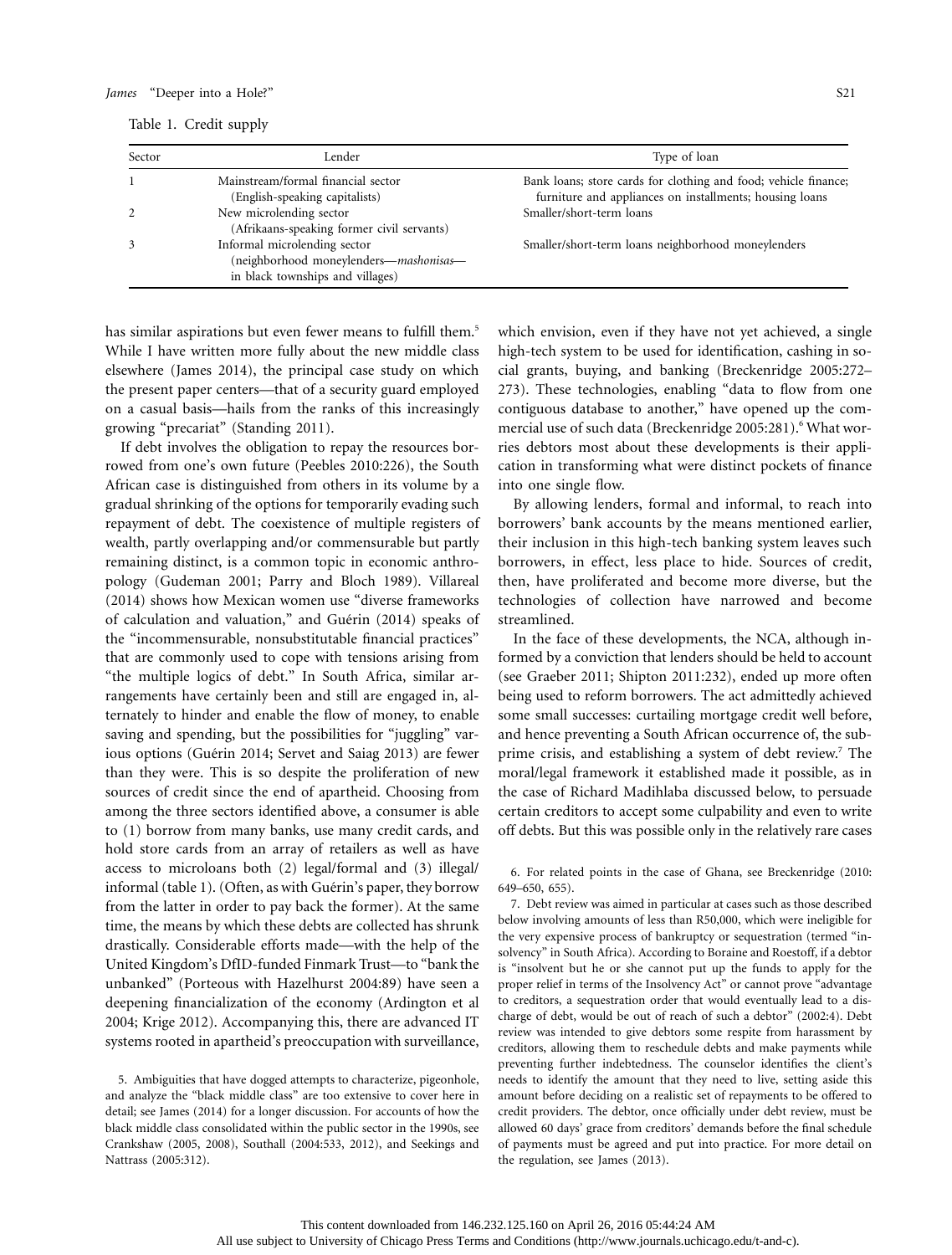S22 *Current Anthropology* Volume 55, Supplement 9, August 2014

where an independently funded and skilled adviser was willing to commit much time and effort. In many other cases, debt counselors' efforts—alongside those by other state and nonstate actors—were directed toward the end of educating debtors and persuading them to be more frugal. Self-help books and self-styled financial advisers were aiming at getting consumers to "own" their finances, to partner up in a stable nuclear family, focus on the future achievements and needs of one's own children, and repudiate the claims of kinsmen and neighbors, advising people, in classically neoliberal style, to refuse others' demands (Ndumo 2011:195–196; see also Stack 2013).<sup>8</sup>

Overall, lending and borrowing, at rates regarded as "reckless," were continuing apace. When I was writing this in 2013, 6 years after the promulgation of the NCA, the media was reporting on the notorious case of the shooting of striking platinum mine workers at Marikana. It turned out that one important underlying cause of the strike had been the intensified onslaught lenders were making on borrowers' bank accounts. The miners, not necessarily in the lowest pay bracket, had unsustainable levels of debt. An additional feature making this doubly burdensome, indeed intolerable, was the manner in which their numerous creditors were ensuring repayments. Miners' pay, automatically transferred into their bank accounts at month's end, was being transferred out of these again with equal ease by those to whom the miners owed money. These deductions were made in various ways. Lenders in sectors 1 and 2 (see table 1) used direct debits or "garnishee" or emoluments attachment orders. These are orders granted by a magistrate or clerk of the court and served on the employer of a defaulting debtor, enabling a creditor to take a monthly repayment directly from that debtor's salary. Lenders in sector 3 did the equivalent by keeping borrowers' ATM cards and using these to withdraw funds with interest from the ATM at month's end. Shortly after payday, many of these miners simply had nothing left to live on.<sup>9</sup> Despite regulation, then, the story told here is one of continuing, even deepening, indebtedness.

9. For garnishee abuse, see Haupt and Coetzee (2008), Haupt et al. (2008), and James (2013); for the Marikana miners, see Lynley Donnelly, "NCR raises alarm at unsecured lending in Marikana," *Mail and Guardian*, October 11, 2012; Chantelle Benjamin, "Ghastly garnishee abuse exposed," *Mail and Guardian*, November 30, 2012; "Editorial: grapple garnishee ghoul," *Mail and Guardian*, November 30, 2012; Keith Breckenridge, "Revenge of the commons: the crisis in the South African mining industry," History Workshop Online, November 5, 2012 [\(http://](http://www.historyworkshop.org.uk/revenge-of-the-commons-the-crisis-in-the-south-african-mining-industry) [www.historyworkshop.org.uk/revenge-of-the-commons-the-crisis-in](http://www.historyworkshop.org.uk/revenge-of-the-commons-the-crisis-in-the-south-african-mining-industry) [-the-south-african-mining-industry](http://www.historyworkshop.org.uk/revenge-of-the-commons-the-crisis-in-the-south-african-mining-industry) [accessed December 23, 2013]).

#### Local Models of Indebtedness

The outline above, by emphasizing the crisis-like character of borrowing and lending, gives a South African take on a familiar story.10 But how do borrower informants—including those newly indebted—experience the situation? A review of the small and incremental ways they save, invest, and husband resources or convert by choice between different registers of value complements the narrow view, through the lens of deferred payment with interest, taken by economists, regulators, and policy makers (Ardington et al. 2004; Daniels 2004). Informants' models provide a more local, "house"-centered, or "human" view (Gudeman 2001, 2010; Hart, Laville, and Cattani 2010). They yield a view of mutual obligations between persons, families, and generations that is akin to "entrustment" (Shipton 2007), in which wealth is held and managed on behalf of others, and that also aligns with ideas outlined by Narotzky and Besnier (2014).

In post-1994 South Africa, such ideas articulate "market" and "community" models (Gudeman 2001), reflecting a long history of proletarianization and commodification on the one hand and custom-based social solidarity on the other. Embodying the former, *sekôlôtô* (from the Afrikaans *skuld* [debt]) has negative connotations of perpetual enslavement that hark back to rural cultivators' experiences of owing money to trading stores and, more recently, refer to their sense of entrapment in hire-purchase arrangements. Embodying the latter, *lobola* captures the idea of long-term obligation and reciprocity between families (James 2012:22-23; Kuper 1982).<sup>11</sup> In classic Maussian style, it includes the payment of bride wealth from a groom's to a bride's family, gifts from the bride's to the groom's family in return, and trousseau-type items given by parents to a daughter on the occasion of marriage: a model that is tenacious and resilient in the contemporary mind (Krige 2012; White 2004). Combined with this, and with similar tenacity, a further aspect of local social solidarity centers on saving. People club together in *stokvels* with relatives or neighbors to husband their resources (Bähre 2007; Verhoef 2009)—circumscribing these to prevent their everyday use—often by investing money in particular goods.<sup>12</sup> The two models, rather than remaining discrete, have over the years been forced into articulation when slender means make it necessary to "borrow speculative resources . . . from [the] future" (Peebles 2010:226). The resulting attitude is one of deep ambivalence: it conjoins the alienation and enslavement of commodified indebtedness with the close bonds of obligation and reciprocity entailed in "entrustment" (Shipton 2007).

An example illustrates the difficulties arising from the jux-

10. For a U.S. example in similar vein, see Williams (2004).

12. For similar ring-fencing of funds, see Ferguson (1992) on Lesotho.

<sup>8.</sup> The philosophy of Gabriel Davel, the regulator at the time, was that "regulation works best when it persuades players in the industry to accept responsibility for their own decisions" (Porteous and Hazelhurst 2004: 94). Much effort was expended by state and nonstate actors in implementing systems of financial education and "wellness" in order to persuade borrowers to do this.

<sup>11.</sup> The term *lobola*, degrammaticized in its transformation into township slang, is used by speakers of all languages. The correct form in isiZulu would be *ilobolo*, in Sepedi (also known as Sesotho sa Leboa), *bohadi*.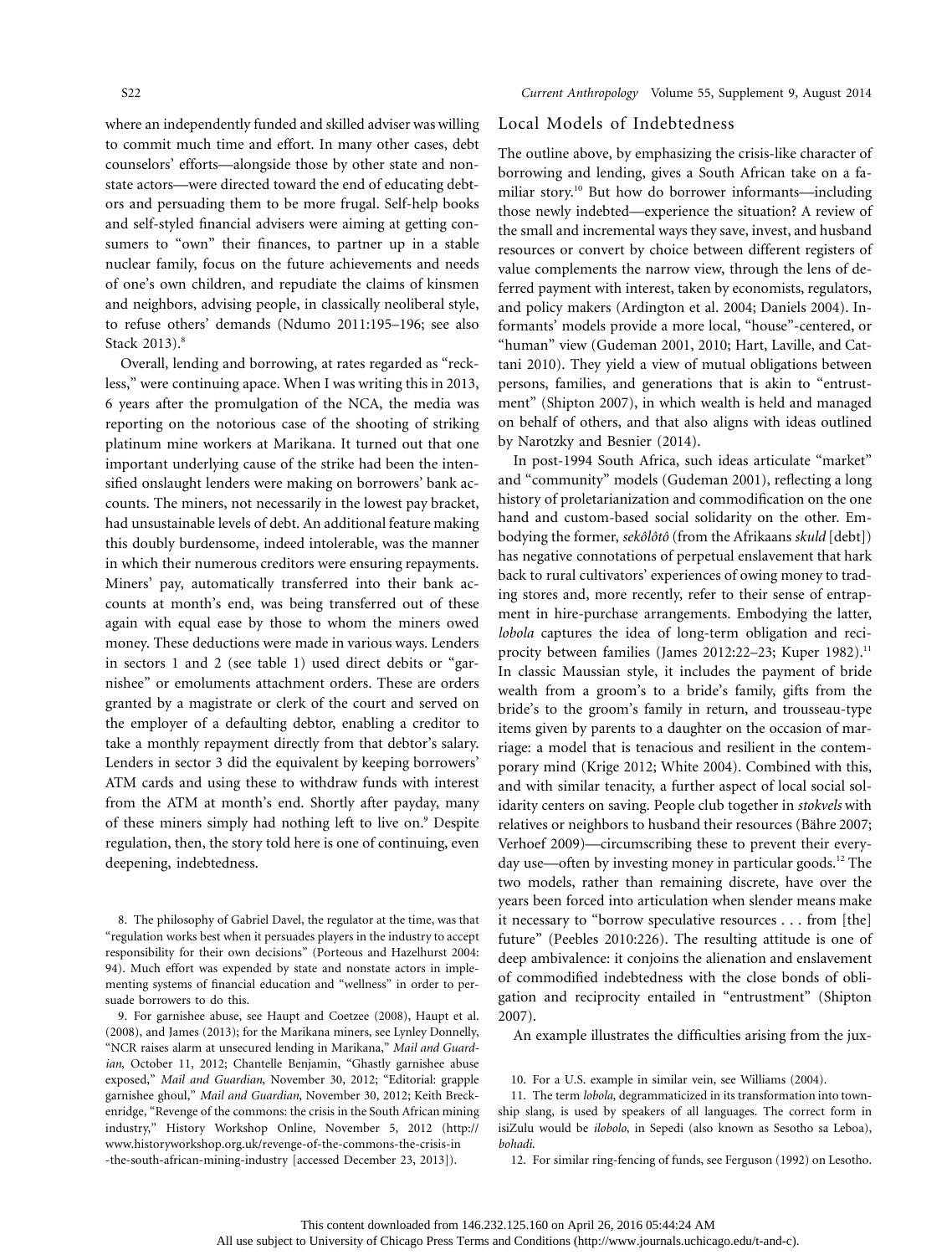taposition of these divergent spheres of value. The story of Richard Madihlaba—a Sepedi-speaking rurally based migrant employed as a security guard in Pretoria and whose home is in GaNchabeleng, Limpopo Province (fig. 1)—exemplifies the situation of those who qualify for credit by earning a regular income (if, in his case, a precarious one) and whose aspirations to a decent lifestyle far outstrip their earnings. When I met him in 2008, he was being given debt counseling by Mareesa Erasmus of the University of Pretoria Law Clinic. As I listened, a tale unfolded of almost unimaginable exposure to consumer credit for one with so few resources. Coming under pressure from his mother "to pay *lobola* before she died" for the mother of his three children, he borrowed "more than R5,000" from African Bank, $13$  which he was still paying off. Because such marriage payments are thought to entail long-term owing in and of themselves, borrowing money in order to make them is considered undesirable, but grooms, faced with demands from in-laws or their own families, will nonetheless do so when pressed. Further demonstrating his commitment to long-term conjugal relations and to the local solidarity economy, Richard and his cohort of home-based migrant men formed a savings club, *Rekgônne* (We Can), with the aim of paying for the substantial costs of a wedding, above and beyond the *lobola* itself, for each member in turn. Members' cash contributions are R100 monthly, with a larger amount of R1,000 payable on the occasion of each member's celebration.

These various commitments have both necessitated and are accumulating on top of others (table  $2$ ).<sup>14</sup> In his case, as in many others, it was his conscientious repayment of initial loans that led to his being offered further credit. After he repaid his initial loan to Jet, the retailer extended him a second, larger loan. But his debts eventually caught up with him. The final loan, from microlender SA Loans, taken out in order to repay the other loans, involved "borrowing money from someone—SA Loans—who charges 360% interest to pay back someone—RCS—who charges 100%," so Richard is getting "much deeper into a hole," as Mareesa put it.

Richard showed characteristic ambivalence about the effect of his many loans, and the investments for which they were intended, on the long-term relationships that lie at their heart. It was in order to procure the basis of household stability that he had borrowed money to pay *lobola*, to further his own and his children's education, and to buy clothes and material goods for the household. He had also sent money home for building supplies, hoping to start building his own house on his residential stand in his home village. His actions were the very essence of frugality and thrift—the opposite of the "profligate consumer" of which much has been written in the media (see Krige 2011:294 passim). But broader conditions were restricting the success of his venture. His wife was spending the money he remitted on things other than those he had

envisaged, and she had absented herself, leaving the children to be cared for by her mother, who he felt was neglecting them. What he termed his "financial situation" had a bearing on these conjugal disturbances: "I once brought her my bank statement, telling her 'I have a problem. People are debiting the money from my account. That is why I am not getting that much money. I have been working in security. And I have to pay some of the accounts, like Jet, and those accounts that I have to pay by hand.' . . . Maybe she [my wife] was expecting me to be a rich man, buying her expensive clothes."

While marrying and paying *lobola*, alongside group-based savings also oriented toward marriage, were thus crucial to Richard's inserting himself securely within the local solidarity economy, these things required the incurring of so much debt (*sekôlôtô*) that they were threatening to undermine that very security and indeed the house-based arrangements on which it was supposed to be based. Local views of indebtedness thus combine two aspects. The positive character of house-centered aspirations to save and to fulfill long-term social obligations, on the one hand, articulate uneasily with negative experiences of the financialized arrangements these necessitate, and without which they would prove impossible, and with being hounded by creditors, taking out further loans, and being driven "deeper into a hole" on the other.

# Credit, Banking, and Moneylending: The Longer View

Behind the bank accounts and overdrafts Richard Madihlaba used—and the microloans and array of goods for whose purchase he had got himself into debt—lies a longer history of constraint. "Credit apartheid," or the "dual economy of credit," are the terms that have been used to characterize the forms of exclusion suffered by people like him. For the past half century, black people's access to credit, tenuous from the beginning, had become even further restricted. Principal among the factors underpinning this was a "dual economy" of land ownership, with opportunities for buying and selling real estate (and the procuring of mortgages) and chances of borrowing for business and enterprise, severely restricted or nonexistent (James 2014; Krige 2011).<sup>15</sup> The primary form of credit that had been available was that offered by furniture and appliance retailers via the system of hire purchase (Kaplan 1986:168) alongside a smaller element of clothing purchased on credit by wealthier and more upwardly mobile blacks from the 1950s onward (Kaplan 1986:270). Practices of borderline legality that had been habitually used by such retailers in their dealings with black clients were themselves further evidence of "credit apartheid." (Indeed, it was anxiety about these consumer credit practices that had prompted the investigations that eventually led to the passing of the NCA [DTI 2002, 2004].) As Richard's story shows, some aspects of this ha-

14. For exchange rate, see footnote 13.

15. Krige (2011) [gives an extensive discussion of the background of](http://www.journals.uchicago.edu/action/showLinks?crossref=10.1080%2F03768350802318605) ["credit apartheid,"](http://www.journals.uchicago.edu/action/showLinks?crossref=10.1080%2F03768350802318605) especially in chap. 4.

<sup>13.</sup> At the time of research, R8 (South African rand)  $=$  US\$1.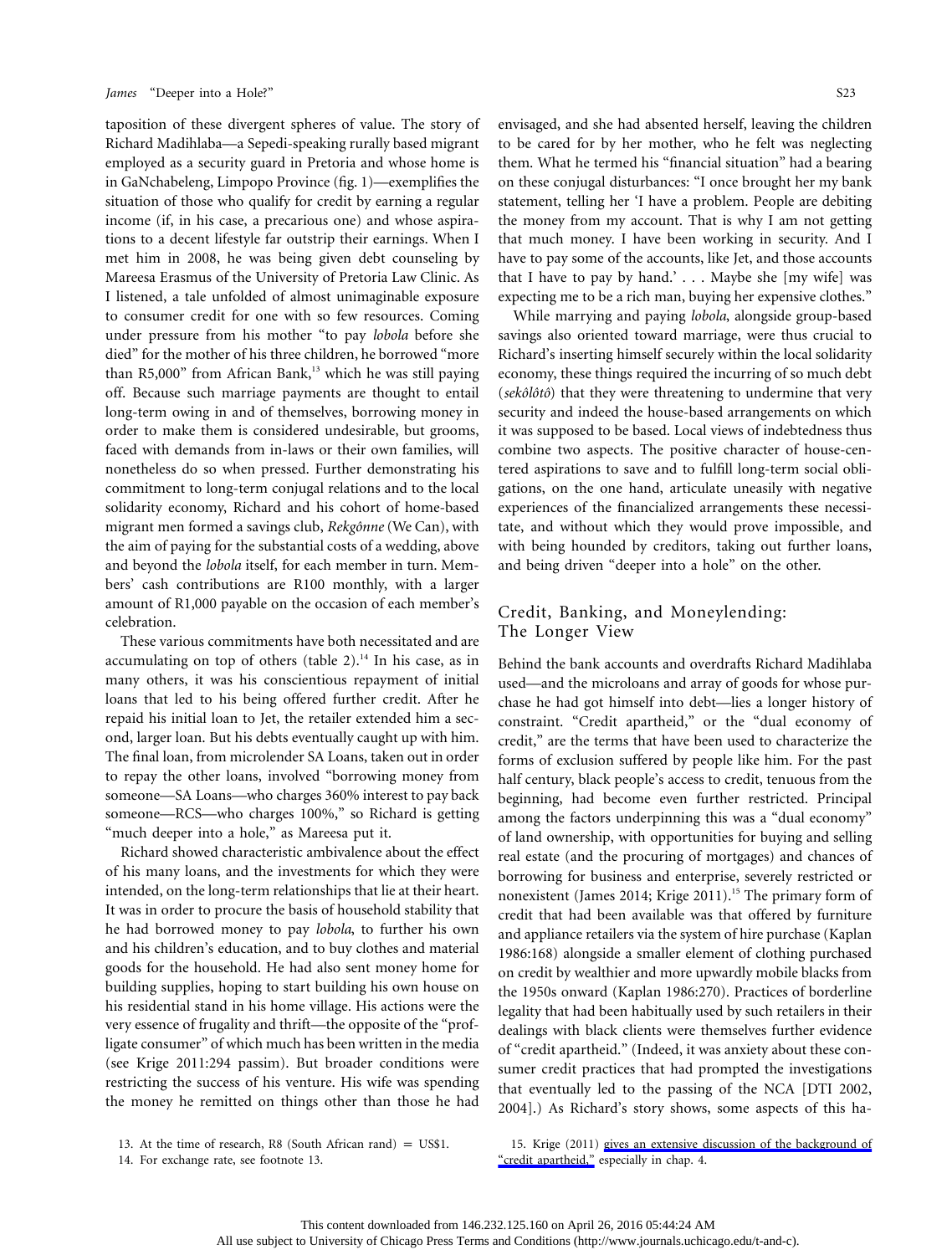| Sector | Lender                                        | Amount/purpose                 |
|--------|-----------------------------------------------|--------------------------------|
|        | Standard Bank account with overdraft facility |                                |
|        | African Bank <sup>a</sup>                     | R5,000 for lobola              |
|        | let                                           | R6,000 for children's clothes  |
|        | Retail Credit Solutions (RCS)                 | R2,800 for family's DVD player |
| 2      | Onecorps                                      | R2,800 for own DVD player      |
|        | SA loans                                      | To pay back other loans        |

Table 2. Richard Madihlaba's loan portfolio

<sup>a</sup> African Bank started as an enterprise in sector 2, grew exponentially, and can now be considered part of the mainstream.

bituated system were beginning to change. In his credit "portfolio," overdrafts, store cards, and microloans predominated over hire-purchase agreements. This apparent shift in technology and formal terminology, however, obscures that the lender was ultimately the same. Large retail firms, both clothing and furniture based, had started diversifying into the lucrative microlending market in the 1990s. Richard had borrowed from one of these, RCS, part of the Foschini clothing empire, to buy his DVD player (table 2). If the variety of financial strategies was gradually narrowing down to become more uniform for the borrower, on the side of the lender, the divisions between distinct retail products was blurred. A uniform measure of "debts" to be recouped through bank accounts was replacing these.

#### *Furniture and Hire Purchase*

Investing in items of furniture and appliances, both to embellish houses and as an investment in a fixed asset where other forms of property were disallowed, was a key aspect of the black South African experience, especially from the 1950s onward. Pioneered in urban areas by town dwellers seeking respectability (Krige 2011:138, 172), the practice readily spread to rural areas. Where migrants had initially taken a conservative approach to investment in property and the purchase of material goods, often consolidating the wealth of the homestead by buying cattle (Ferguson 1992), those migrating more recently have tended to favor the purchase on credit of household furnishings. A bride's parents often provided an item of furniture as part of her trousseau, later investing in further items, paying each off in turn, with the eventual aim of equipping all rooms in the house. Although interest rates were and remain high (Schreiner et al. 1997), typically more than doubling the price, many householders have kept up their repayments in a prudent fashion. Furniture purchase thus contributed to a ritualized life course as well as involving aspirations to sophistication and modernity. It exposed householders to gradually increasing expenditure and expanding credit access over time. Providing a means of "saving" money by making it unavailable for other things, it could also, however, when unregulated, lead to unsustainable levels of debt.

The high price and the two-year period of time between delivery of the goods and the final repayment gave this credit system its mixture of different styles. There was meticulous

record keeping and mailing out of invoices in brown envelopes to remind purchasers of what they still owed, but trust was also important: the social and geographical distance between retailers and their customers in villages made the business reliant on intermediaries and lent it a personalized dimension. Considerable profits could be made by targeting low-paid black migrants, but relying on these buyers, with their low earnings and in some cases reluctance to keep up repayments, also exposed smaller retailers to financial risk. The high costs of hire purchase compensated for defaults and helped pay for repossession operations. Success in making money in this sector (despite these problems) attracted much competition (Tlali 1979:26, 30, 116), which made business owners increasingly determined to increase their profit margins over those of their rivals while simultaneously reducing what they paid to employees and agents.

Customers who might have fallen on hard times, when handed reminders of payment due, often threw them away or hid them under the bed only to endure the shame of having items repossessed. The alternative—showing that "trust" was often honored more in the breach than the observance—was that some clients entered into collusion with agents or paid them bribes to depart (Cohen 2004:42–46; Tlali 1979:82–83). From the customers' perspective, this was one way to escape the high interest rates charged. But such efforts did not necessarily make matters easier for customers. One such agent in a Mpumalanga village, despite having been fired by the retailer for crooked practice, continued to travel around to prospective customers taking advantage of villagers' ignorance of his dismissal and continuing to pocket the deposits they were paying in expectation that their furniture would be delivered. The errant agent later left the area to go into hiding in order to escape their wrath once villagers discovered his trickery (James 2014).

By the early 2000s, despite banks' efforts to abolish credit apartheid by extending financial formalization to all sectors of society, journalist and author David Cohen maintained that the "traditional business model" of selling furniture on credit still remained in place to some degree in contrast with the more familiar worldwide scenario in which "all risk of nonpayment is transferred to the credit card companies" (Cohen 2004:18). The case of Richard Madihlaba suggests, however, that it was becoming more prevalent to get into hock to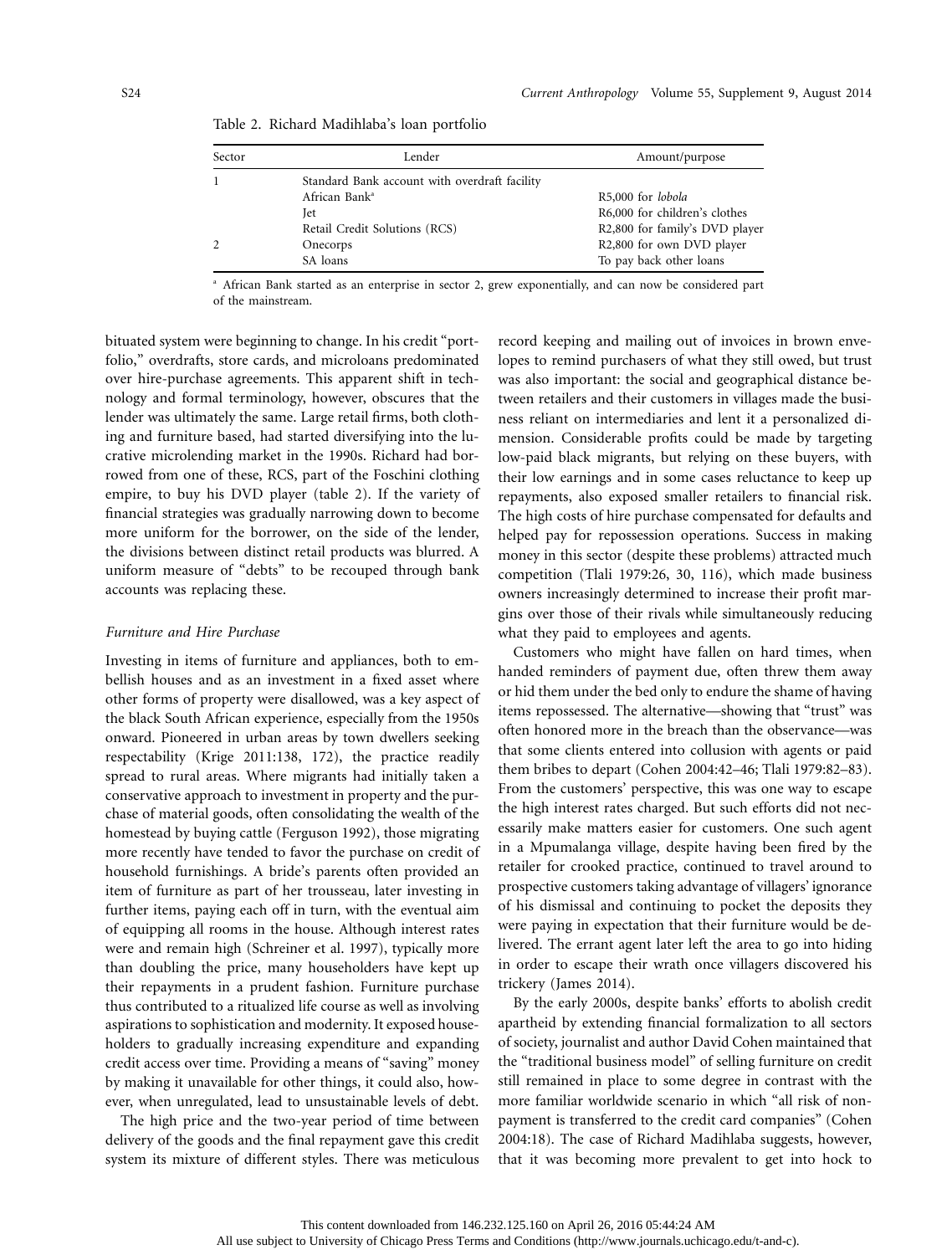clothing retailers via store cards and to microlenders (in his case to buy an electrical appliance) than by buying furniture from retailers on hire purchase. Many such retailers—such as members of the JD group—had recently branched out into financial services and microlending as an equally or more profitable aspect of the business.16 Lending was becoming increasingly financialized, and customers' being banked meant less risk to creditors than under the traditional business model.

#### *Money Enclaves*

It was the numerous phone calls Richard received from RCS "to say 'when are you coming to pay us?'" that drove him to borrow from the further microlender, SA Loans, "to get money to pay them" (table 2). The almost universal spread of mobile phones makes it unnecessary to send out "brown envelopes" and makes borrowers easier to target by lenders and advertisers of all sorts. What makes his experience of the financial sector quintessentially modern, then, is creditors' ready access to him: either recouping repayment by direct debit or, in the case of some of the smaller lenders, by telephoning him to remind him of his debts.

This case reveals how the attempted undoing of credit apartheid involved a concerted effort by various agencies, including financial institutions themselves, to "bank the unbanked." Expanding business so as to include both "those at the bottom of the pyramid" (Prahalad 2004) and those who, even if not as poor, had been politically disenfranchised, it was claimed that access to financial products would benefit them (Krige 2011:142; Porteous with Hazelhurst 2004:4–6). Attempting more effectively to reach prospective clients, South Africa's banking sector intensified its efforts during the late 1980s and early 1990s to reach those parts of the market heretofore reluctant to use its services. While this initially involved various banks competing with each other in search of greater profit, the state later intervened, requiring all banks in the early 2000s to sign the Financial Sector Charter and to provide a basic savings and transmission account, known as Mzansi, intended for the poorest, including even those without a regular income. After market research concluded that banks seemed to be intimidating and that tellers were unable to speak any language other than English or Afrikaans, new branches were set up in urban townships and later in rural areas. It was done at relatively low cost, in part by switching all money transfers to ATMs, hiring staff to show new customers how to use these, and abolishing the uniquely South African bank charges normally made on every transaction (Porteous with Hazelhurst 2004).

My fieldwork showed, however, that those in need of banking facilities have long been aware of and have made use of them, commonly combining the use of formal banks for savings and transmission purposes with hire-purchase arrangements and informal money borrowing in order to pay for things in advance. Though credit apartheid was widespread, it did not necessarily prevent black people from opening bank accounts. Households were using separate monies and had complex portfolios and multiple strategies (Collins 2008; see also Zelizer 1995). Opening an account was commonplace, especially for men of an older generation who worked on the mines or in industry. Later, they were joined by a younger generation of women. Some holders of the new Mzansi account have simply added this to their existing portfolio of bank accounts that they had opened several years or even decades earlier.

But bank accounts were often used for saving in a manner that hindered rather than enabled an easy flow of money. The opening and closing of successive accounts often paralleled other time-specific patterns or reflected spatial disjunctures. Such discontinuities went hand in hand with the stops and starts in an uneven history of employment, paralleled the geographical distances of South Africa's migrant system, accompanied the switch from one spouse to another, or reflected the domestic distrust that went along with more stable albeit conflicted relationships. Bank accounts were, in effect, single rather than multiple use, and it was often for the way they blocked rather than enabled the ready flow of money that they were specifically deployed.

Their use was combined with other arrangements, often intricate and requiring considerable skill and powers of recall to manipulate and manage. People with commitments to kin or spouses made their money inaccessible by putting it in fixed deposits, by arranging with their employers to help them commit to enforced savings practices (Krige 2011:137; Zelizer 1995), by putting money aside with a retailer in the "lay-by" (on layaway) system—making a deposit on an item in the expectation of paying the rest of the price within a set time period or forfeiting the deposit (Roth 2004:72), $17$  or indeed by paying installments for furniture on hire purchase. A rurally based male migrant of an older generation than Richard Madihlaba, Ace Ubisi, worked in the mines, where at month end he was given a pay slip to submit to the "time office," exchanging it for cash. He deposited some in a building society account in order to put it aside, later drawing this out to buy telegraph orders that he sent home and that his wife redeemed at the local post office. When he later separated from his wife and fathered children with a new partner, he opened up a different account with Standard Bank that he used to send money back.

Although the experience of urban informants resident in

17. While this and other similar practices by retailers have been decried for their exploitative character, such criticisms have not taken into consideration the canny manner in which they are often used: householders have shown a strategic awareness of the advantages to be gained from economic formality (Krige 2011:137).

<sup>16.</sup> David Carte, "JD Group hurt by TV exposé," [Moneyweb](http://www.journals.uchicago.edu/action/showLinks?crossref=10.1111%2Fj.1467-6443.2005.00261.x), March 28, 2007, [http://www.moneyweb.co.za/moneyweb-carte-blanche](http://www.moneyweb.co.za/moneyweb-carte-blanche/jd-group-hurt-by-tv-expose) [/jd-group-hurt-by-tv-expose.](http://www.moneyweb.co.za/moneyweb-carte-blanche/jd-group-hurt-by-tv-expose)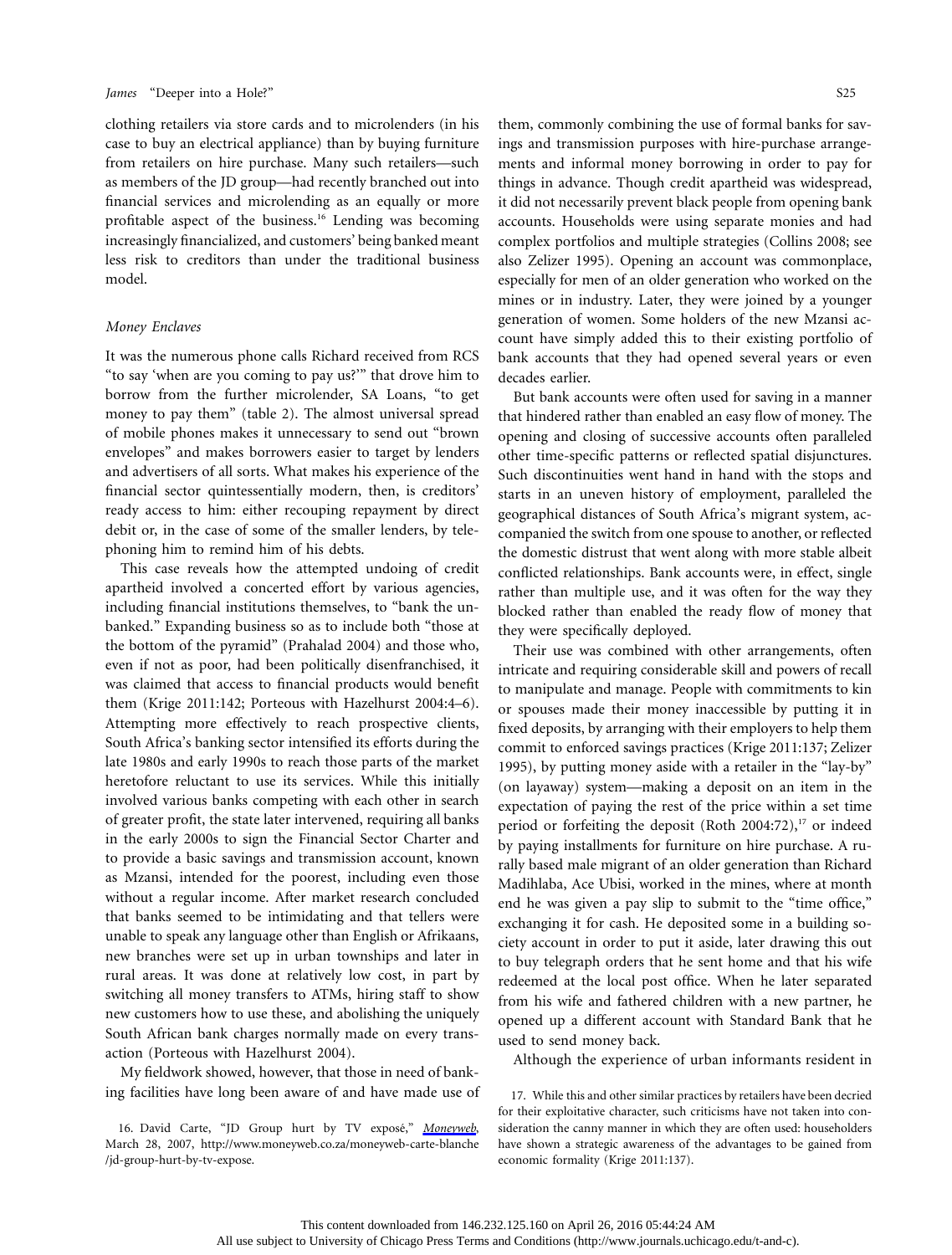Soweto (fig. 2) is characterized by fewer extremes of geographical distance, similar discontinuities are nonetheless evident. Bank accounts were opened when jobs were secured, later becoming dormant when they were lost. The conflicting demands on the income of men and women and associated disagreements about household responsibilities sometimes necessitated the fencing off of wealth stores. Dinah Zulu's mother, for example, kept an account separate from that of her father. He, a truck driver, was the family's principal wage earner, with his wages being paid into his Saambou account, but he was described by Dinah as prone to drunkenness and as failing to meet his obligations. Frequently unable to gain access to his wages, his wife, like many women of her age and generation, earned a peripatetic living beyond the wage sector (Bozzoli and Nkotsoe 1991), making ready cash by selling cooked food to punters at the racecourse. Her bank account with Standard served a dual purpose: it allowed her to deposit her earnings so as to save part of them, and it enabled her to pay the installments on the various items of furniture that she bought, successively, on hire purchase and paid off one by one over the course of her working life.

While the case of Dinah's parents reveals how marriage partners, concerned about each other's reliability, used bank accounts to "ring-fence" (isolate) earnings in the 1970s, her own story illustrates that couples even under less discordant circumstances—as they do anywhere—kept their finances separate. Her husband, a policeman, earned a monthly salary paid into his bank account. Dinah had no formal job but earned a separate income as an informal tailor. Like many non-wage-earning women, she used a *stokvel*/savings club as a means to save, store, gain intermittent access to, and distribute money. Under the new dispensation, she acknowledged, "the banks do allow you to have an account—the Mzansi account is for people who are not working," but she told me, "I did once open an Mzansi account, but I don't have money to put in it."<sup>18</sup>

Migrant laborers and low-paid wage earners were thus using the banks in ways that reflected a variety of relational, marital, spatial, and educational discontinuities. Countering the patchy unevenness of these arrangements, increasing numbers of employers during the 1990s had started to pay wages or salaries into bank accounts, with civil servants in particular being paid via the state payroll system, Persal (Porteous and Hazelhurst 2004:77, 81). In the course of the 1990s, the Department of Social Welfare, in an effort to enable regularity of payment, similarly encouraged those receiving pensions and social welfare grants to open accounts (Breckenridge 2005; Porteous and Hazelhurst 2004:50–53). Where banking had previously been used to keep income streams separate and strategically to avoid certain social obligations while fulfilling others, it increasingly began to enable the unimpeded

flow of money—from salary or social grant—into the account at month end and out of it again. Wages paid directly into employees' bank accounts enable employees, in effect, to "borrow without collateral" or "use their expected wages as a collateral substitute" (Roth 2004:78). What were wealth stores have gradually become wealth conduits, enabling creditors of all kinds to take what is owed to them using the techniques and technologies outlined earlier.

#### *Informal Moneylending*

The one kind of debt that does not feature in Richard Madihlaba's account is that to informal moneylenders. He may have been too cautious to take out such a loan at the prevailing interest rate of 50% per month, but it is equally possible that he had done so but concealed it from his debt counselor. It is borrowing from *mashonisas* that evokes some of the ambiguities of debt most poignantly. The term *sekôlôtô* (debt) denotes a labor contract with no end, a form of enslavement. But borrowers, rather than holding moneylenders responsible for their misery, often lay the responsibility squarely on their own shoulders for having been unable to curb their own consumption. "You are a beggar," says one, pointing to the flexible terms and reasonable interest rates when compared, for example, with that charged by furniture stores for hire purchase and to the speed with which a loan can be procured. "You have asked for help so you can't argue." However, people eventually come to resent their own enslavement or denounce the weakness of relatives for allowing themselves to enter into such long-term dependencies. The initial self-blame can turn to anger.

Becoming widespread in the 1980s and particularly from the mid-1990s onward when credit apartheid was coming to an end (Siyongwana 2004), this kind of moneylending with interest acquired financialized techniques, aping those being used in the new microlending sector (tables 1, 2), which were to be outlawed at the end of that decade. What have here become habituated arrangements involve a combination of willing engagement and resentment by borrowers. Lenders ask them for their ATM cards as loan security. After withdrawing the money owed to them on payday, lenders return these to their owners. Whereas banks and regulated lenders require a "pay slip" before agreeing to offer credit, informal lenders do the equivalent after the event by taking the borrower's card and withdrawing the money owed to them directly from the bank. Typically, borrowers, shorter of money than previously, then borrow again, once again voluntarily yielding up their ATM cards. When borrowers nonetheless tried to escape by canceling their ATM cards at the bank and applying for new ones, lenders, aware that it is impossible to get a new ATM card without an ID (identity) book, retaliated by asking to keep borrowers' ID books as well.

18. Maarten Mittner, "Mzansi accounts flop," [Sake24.com,](http://www.journals.uchicago.edu/action/showLinks?crossref=10.1080%2F0376835042000325732) June 9, 2010.

My fieldwork in Impalahoek (see fig. 1) revealed a local account of these developments. Initiated by a white farmer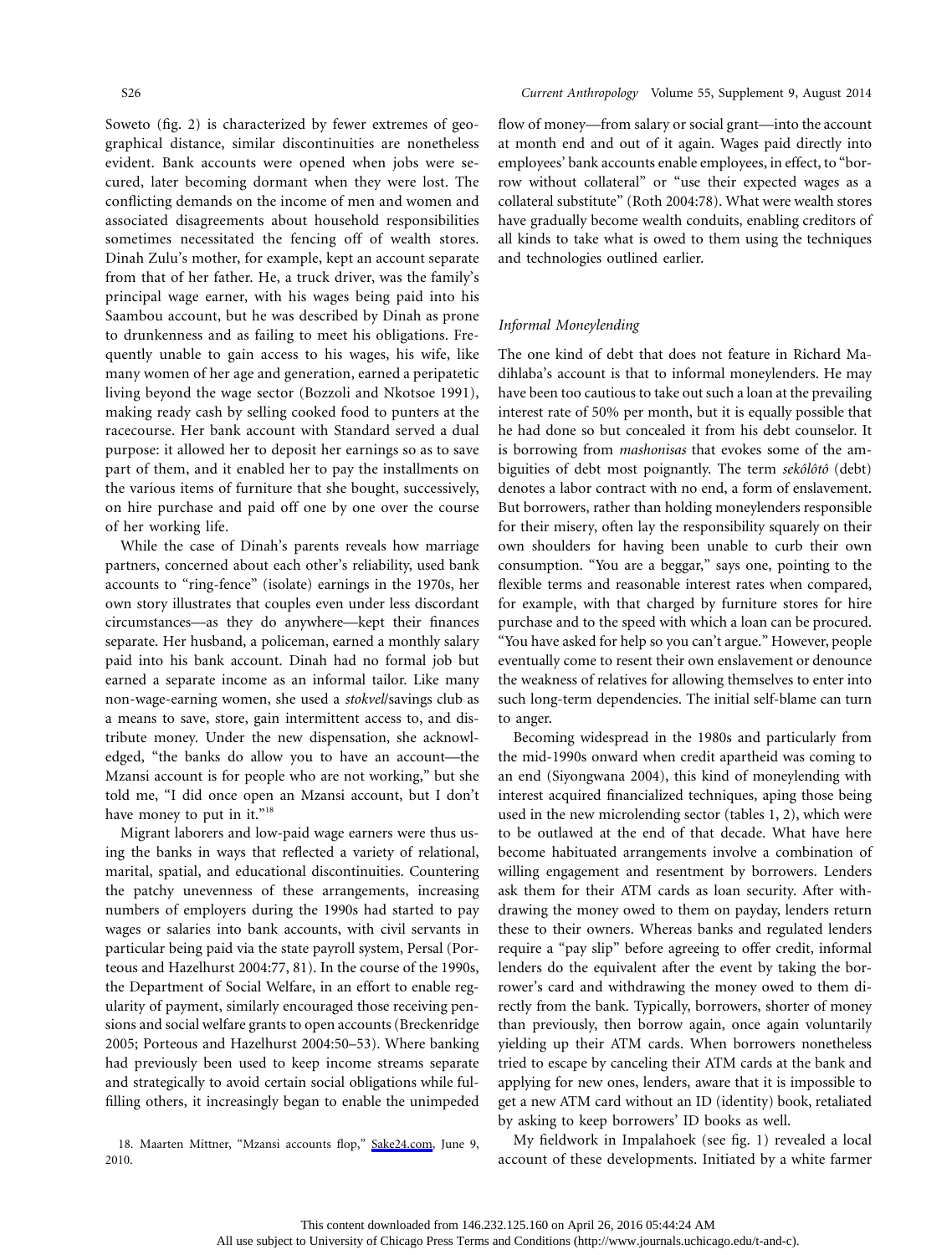in the late 1980s, moneylending in and around the village began when farm employees started approaching their employer—not directly but, as paternalistic custom dictates, via the farm foreman (*induna*)—to lend them money from their wages in advance of payday. The *induna*, advising his employer to charge interest at the rate of 20% per month by then the going rate in township communities—later inserted himself as an agent and charged for the service. "At first they used to pay R20 interest for R100 but when time went on they paid R50 . . . the other R30 was for the agent." The rate of interest thus rose to 50% per month, which is where it remains for larger moneylenders. The agent/*induna* pocketed the difference, using the proceeds to lend money in his own right, eventually quitting his farm job to become the preeminent moneylender in the area and using the ATM technique to secure his loans. The middleman/agent in this account, initially with little financial muscle of his own, thus used his wily knowledge of township practice and his intermediary status to set up business on his own account.

When such agents became moneylenders, they in turn acquired new agents who themselves set up independently. A local air force employee, who borrowed from this lender to pay for a family funeral, took 6 years to pay off the loan of R10,000, during which time he was "working for" the lender who kept his ATM card throughout. At the end of this period he "worked for" the *mashonisa* in a different capacity, becoming an agent who, unknown to his "employer," colluded with customers in order to make greater profits for himself. After this was discovered and he was "dismissed," he set up as a *mashonisa* on his own. The business was so successful that it enabled him to leave the air force, buy a car, build a well-appointed house, and send his children to private schools. "He started as a borrower, now he is a lender," said Ace Ubisi, who told me this story. Several lenders were, like him, in state employ and were effectively "reinvesting" their state salaries (James 2012).

Informal moneylending has, however, been practiced in South African rural villages and township areas alike for at least 50 years. Several accounts of this practice take a sympathetic view of the lender and acknowledge the interdependence and mutually reinforcing character of borrowing and lending (Krige 2011; Roth 2004; Siyongwana 2004). While acknowledging that structural factors limit householders' options to borrow from the formal sector at reasonable rates, thus driving them toward illegal moneylenders instead, these accounts also show that such loans may be cheaper than those available from the formal sector, especially given that the administrative costs and the risks of nonrepayment are considerable (Roth 2004:52). Small-scale and neighborhood lenders' connections to borrowers also serve to cap the interest rate. Given that loans are intended to be repaid at month end, no escalation will be calculated even in the case of default: doing so would make repayment increasingly difficult, give the lender a reputation for unfairness, and increase the chances that violence be used against him and prompt complaints to

the authorities. Community mindedness thus converges neatly with careful calculation in these lending arrangements (Krige 2011:154–158). The local *mashonisa* has an embeddedness in community arrangements that, alongside her desire to stay in business, controls the terms under which repayment is sought.

While moneylending of this kind has long been pervasive in urban townships and small-town settings in the former homelands (James 2012; Krige 2011:136–181; Roth 2004), and while borrowers and lenders cannot be easily separated because people may do both at once ( Guérin 2014; James 2012; Servet and Saiag 2013), the rise of the more professional and big-time moneylenders has given pause to analysts and economists. In 2004 it was estimated that 30,000 such lenders were active and that black lenders were borrowing more from them, at injurious rates, than they were from formal institutions (Ardington et al. 2004:619).

## Conclusion

Under South Africa's new democracy, stringent efforts were and are being made to incorporate those previously politically disenfranchised and to create a single economic framework from a dual one. In such a setting, debt has complex meanings. For those better off and more aspirational than Richard Madihlaba, among them the new swathe of civil servants and state employees who constitute South Africa's "new middle class" (Southall 2004), the obligation to invest in social and conjugal relations brought with it proportional expenditure as well as further commitments entailed in novel visions of value. Expectations and hopes, of higher education for children, and of support for less well-off relatives (Stauffer 2010), have increased, exponentially and out of proportion to the incomes that are supposed to underpin them. If responding to these aspirations entailed borrowing "speculative resources" from "the future," this need not necessarily, however, be seen as leading to unsustainable crisis. After all, it was credit—the "good" meaning of debt (Peebles 2010:226) that, at least in part, enabled the very growth of this new middle class. The positive social consequences, at least in some cases, were outweighing or at least counterbalancing the negative ones.<sup>19</sup>

Even for borrowers like Richard, indebtedness was the result of prudence rather than either impoverishment or profligacy, and it was leveraged as a strategy for individual selfactualization in a setting of extensive communal obligations rather than irrational consumption. But the negative consequences of the debts that took him to the counselor seemed to be outweighing whatever social worth they might have been taken out to achieve. Indebtedness, here, had a potential to

19. I am grateful to Detlev Krige for encouraging me to pursue this line of investigation.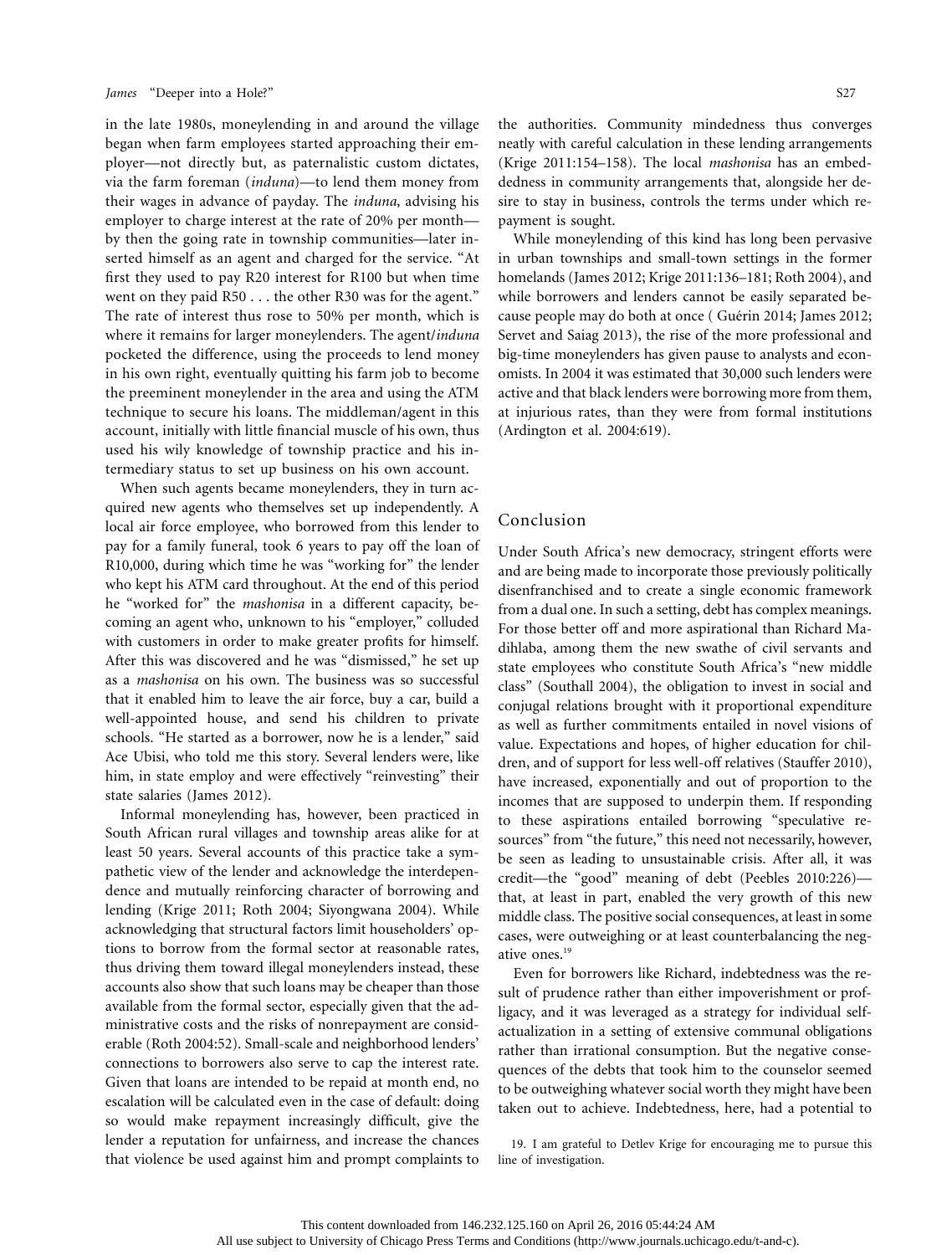produce new forms of oppression and disenfranchisement in place of the older ones it had replaced.

The onset of borrowing possibilities that were unleashed by South Africa's credit/debt revolution produced a peculiarly mediated kind of capitalism. Many of those who lend money borrow it as well; conversely, borrowers are also lenders. This paper has shown some of the underpinnings and contradictory aspects of the situation, illustrating how difficult it is to separate bad from good protagonists or perpetrators from victims. The broader backdrop is one in which the sometimes contradictory forces of state and market have intertwined to create a redistributive neoliberalism in which people at all levels attempt to make "money from nothing" (James 2014). As the banks did with the poor housing purchasers in the subprime mortgage market in the United States, so a far wider spectrum of lenders does to a wider spectrum of borrowers in this setting: gaining access to the money—however small the amount—of the widest possible range of people is essential to generating profit in a system based more on consumption and rent seeking than production.

But the fact that so many intermediaries have a stake in the existing system does not simply mean business as usual. Banking with and borrowing from banks, buying appliances on the "never-never" (long-term credit), and asking neighborhood lenders for loans are present-day practices set against the longer-term arrangements that were institutionalized by credit apartheid, arrangements that have left an indelible stamp on their later versions. Householders, intermediaries, repossession agents, and moneylenders all play roles premised on these older models. In its earlier incarnation, this peculiarly South African version of finance, while formally excluding people, simultaneously left open a variety of possibilities. Borrowers might "juggle" various options, using enforced methods of saving such as *stokvels* or hire purchase to escape obligations in one register while fulfilling those in another. Many of these options were mediated through the highly personalized relationships that were struck up between clients on the one hand and repossession agents, fly-by-night "scammers," or informal moneylenders' apprentices on the other. All were ready to collude with customers against the big operators, banks, and companies that were gradually extending greater access—but always on prejudicial terms.

Although produced within the severe constraints of credit apartheid, these forms of collusion, alongside the community embeddedness of credit relationships, had earlier given debtors some flexibility about repayment and even allowed some temporarily to escape their obligations. In credit postapartheid, increasingly financialized technologies, albeit combined with informalized relationships, have begun enabling creditors to pursue debtors with greater ease than previously. Credit postapartheid, while retaining some features associated with its forerunner, credit apartheid, has a more uniform and streamlined character. Getting "deeper into a hole" may represent things from this negative perspective alone and thus show only one side of the picture. But it does encompass an

important aspect of the deeply ambivalent feelings about entrapment that black South Africans, or certain among their number, experience in the face of debt.

#### Acknowledgments

This research was funded by a grant from the Economic and Social Research Council of the United Kingdom (award RES-062-23-1290), which I gratefully acknowledge. Opinions expressed are my own. Thanks to Isak Niehaus for introducing me to friends in Impalahoek; Sputla Thobela and Rosemary Ngunyula for research assistance; Mareesa Erasmus; Xolela May; and those with whom I held discussions in the three research settings. I also thank Susana Narotzky and Nico Besnier for organizing and inviting me to the Wenner-Gren symposium, Leslie Aiello and Laurie Obbink for support, and those attending for valuable input. For comments on earlier versions of this paper I am grateful to Astrid Bochow of the Max Planck Institute, Halle, and members of the institute; Gerhard Anders and those attending the CAS@50 conference, Centre of African Studies, University of Edinburgh; Keith Hart and Sophie Chevalier and those attending the European Association of Social Anthropologists conference, Paris/Nanterre; Kate Meagher and those attending the Department of International Development's research seminar, London School of Economics (LSE); and Mukulika Banerjee and those attending the Department of Anthropology's staff research seminar, LSE. Finally, heartfelt gratitude to Professor Hendrik Geyer and all at the Stellenbosch Institute for Advanced Study, Wallenberg Research Centre at Stellenbosch University, for giving me a quiet place to write while I was revising this paper.

# References Cited

- Ardington, Cally, David Lam, Murray Leibbrandt, and James Levinsohn. 2004. Savings, insurance and debt over the post-apartheid period: a review of recent research. *[South African Journal of Economics](http://www.journals.uchicago.edu/action/showLinks?crossref=10.1111%2Fj.1813-6982.2004.tb00128.x)* 72(3):604–640.
- Bähre, Erik. 2007. Money and violence: financial self-help groups in a South *African township*. Leiden: Brill.
- Barchiesi, Franco. 2011. *Precarious liberation: workers, the state, and contested social citizenship in postapartheid South Africa*. Albany: State University of New York Press.
- Boraine, André, and Melanie Roestoff. 2002. Fresh start procedures for consumer debtors in South African bankruptcy law. *[International Insolvency](http://www.journals.uchicago.edu/action/showLinks?crossref=10.1002%2Fiir.95) [Review](http://www.journals.uchicago.edu/action/showLinks?crossref=10.1002%2Fiir.95)* 11(1):1–11.
- Bozzoli, B., and M. Nkotsoe. 1991. *Women of Phokeng: consciousness, life strategy and migrancy in South Africa 1900–1983*. Johannesburg: Ravan.
- Breckenridge, Keith. 2005. The biometric state: the promise and peril of digital government in the new South Africa. *[Journal of Southern African Studies](http://www.journals.uchicago.edu/action/showLinks?crossref=10.1080%2F03057070500109458)* 31(2):267–282.
- 2010. The world's first biometric money: Ghana's E-Zwich and the contemporary influence of South African biometrics. *[Africa](http://www.journals.uchicago.edu/action/showLinks?crossref=10.3366%2Fafr.2010.0406)* 80(4):642–662.
- Cohen, David. 2004. *People who have stolen from me: rough justice in the new South Africa*. London: St. Martin's.
- Collins, Darryl. 2008. Debt and household finance: evidence from the financial diaries. *[Development Southern Africa](http://www.journals.uchicago.edu/action/showLinks?crossref=10.1080%2F03768350802318605)* 25(4):469–479.
- Crankshaw, Owen. 2005. Class, race and residence in black Johannesburg, 1923–1970. *[Journal of Historical Sociology](http://www.journals.uchicago.edu/action/showLinks?crossref=10.1111%2Fj.1467-6443.2005.00261.x)* 18(4):353–393.
- -, 2008. Race, space and the post-Fordist spatial order of Johannesburg. *[Urban Studies](http://www.journals.uchicago.edu/action/showLinks?crossref=10.1177%2F0042098008091497)* 45(8):1692–1711.